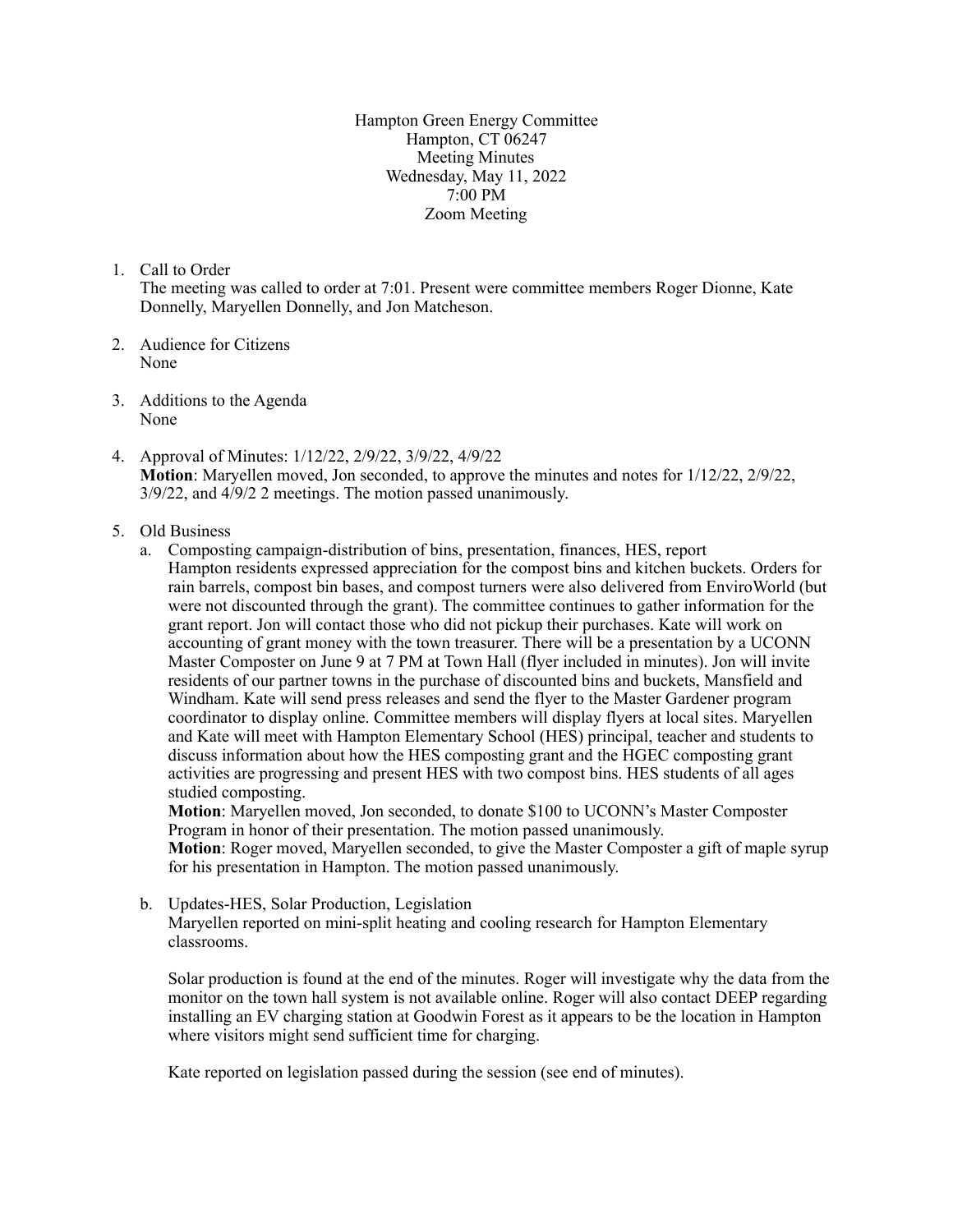## 6. New Business

a. Solar on Town Garage

Kate will send Jon the proposal done by C-TEC Solar, LLC. Jon will contact the company to seek a current proposal and financing options. Kate will contact PACE to inquire about the status of virtual net metering in Connecticut.

## 7. Adjournment

**Motion**: Roger moved, Jon seconded, to adjourn. The motion passed unanimously. The meeting adjourned at 8:00.

Respectfully submitted Maryellen Donnelly

The kilowatt hour production of the Hampton Elementary School 127.75 kW system through May 10 , 2022 is **634,684.25 kWh.** Monthly production is as follows.

|                  | 2018<br>kWh | 2019<br>kWh | 2020<br>kWh | 2021      | 2022                       |
|------------------|-------------|-------------|-------------|-----------|----------------------------|
| <b>January</b>   | 3,067.42    | 6,752.87    | 6,423.62    | 4,327.26  | 4,989.01                   |
| February         | 4,848.27    | 7,875.31    | 8,469.23    | 1,874.79  | 5,193.71                   |
| March            | 4,328.11    | 9,615.21    | 12,459.69   | 10,519.10 | 11,243.77                  |
| <b>April</b>     | 9,414.68    | 10,629.28   | 11,981.67   | 9,397.30  | 13,997.23                  |
| <b>May</b>       | 16,455.24   | 13,386.62   | 17,515.65   | 10,960.36 | Through May 10<br>4,310.53 |
| June             | 18,022.09   | 15,794.2    | 12,836.26   | 15,278.73 |                            |
| <b>July</b>      | 17,723.88   | 17,599.83   | 13,536.38   | 13,517.65 |                            |
| <b>August</b>    | 15,353.24   | 16,083.83   | 10,564.10   | 12,208.20 |                            |
| <b>September</b> | 10,765.24   | 14,252.19   | 8,255.62    | 9,867.26  |                            |
| October          | 8,613.04    | 8,411.21    | 5,776.89    | 7,188.44  |                            |
| <b>November</b>  | 5,508.66    | 7,727.51    | 6,655.37    | 7,185.53  |                            |
| <b>December</b>  | 7,906.74    | 2,990.17    | 3,249.60    | 4,751.05  |                            |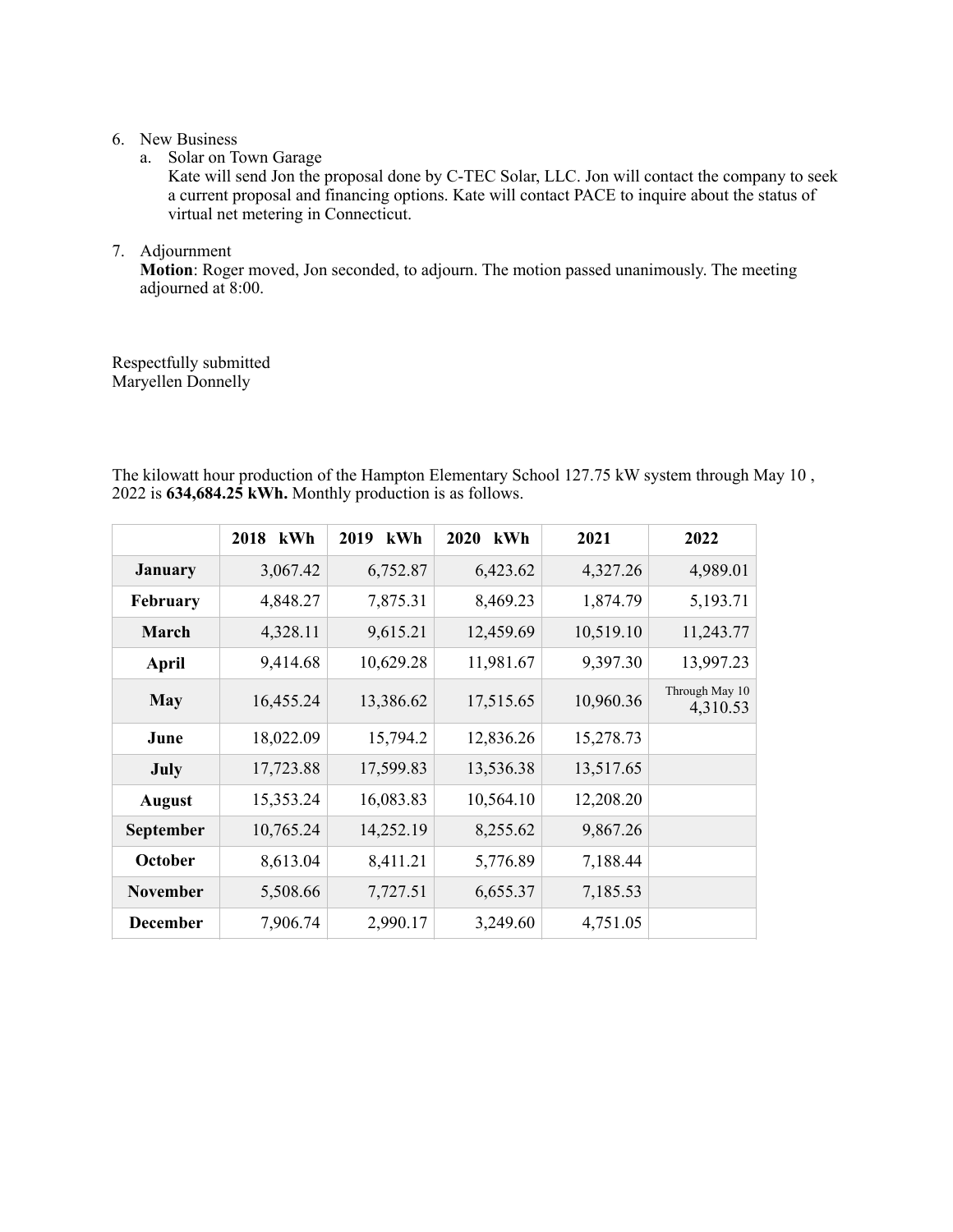The yearly production of the Hampton Elementary school solar systems recorded on solarnoc.datareadings.com site is as follows.

| 2015 | 2,933.41   |
|------|------------|
| 2016 | 42,631.76  |
| 2017 | 71,460.31  |
| 2018 | 122,006.61 |
| 2019 | 131,118.24 |
| 2020 | 117,724.09 |
| 2021 | 107,075.57 |

The kilowatt hour production of the Town Hall 18 kW ground mount system is **2,960 kWh** from late September 2019 when the monitor began recording **until December 31, 2019**. The monthly production is as follows. Production from late September 2019 through January 31, 2021 is **20,537.02 kWh**.

|                 | 2020 kWh | 2021 kWh                             | 2022 kWh              |
|-----------------|----------|--------------------------------------|-----------------------|
| January         | 961.07   | 837.02                               | log in not responding |
| February        | 1100     | unable to view,<br>contacted Shippee | log in not responding |
| March           | 1600     | unable to view,<br>contacted Shippee | log in not responding |
| <b>April</b>    | 1410     | unable to view,<br>contacted Shippee | log in not responding |
| <b>May</b>      | 2020     | log in not responding                | log in not responding |
| June            | 1810     | log in not responding                |                       |
| <b>July</b>     | 1830     | log in not responding                |                       |
| <b>August</b>   | 1540     | log in not responding                |                       |
| September       | 1610     | log in not responding                |                       |
| October         | 1190     | log in not responding                |                       |
| November        | 1010     | log in not responding                |                       |
| <b>December</b> | 658.93   | log in not responding                |                       |
| <b>Total</b>    | 16,740   |                                      |                       |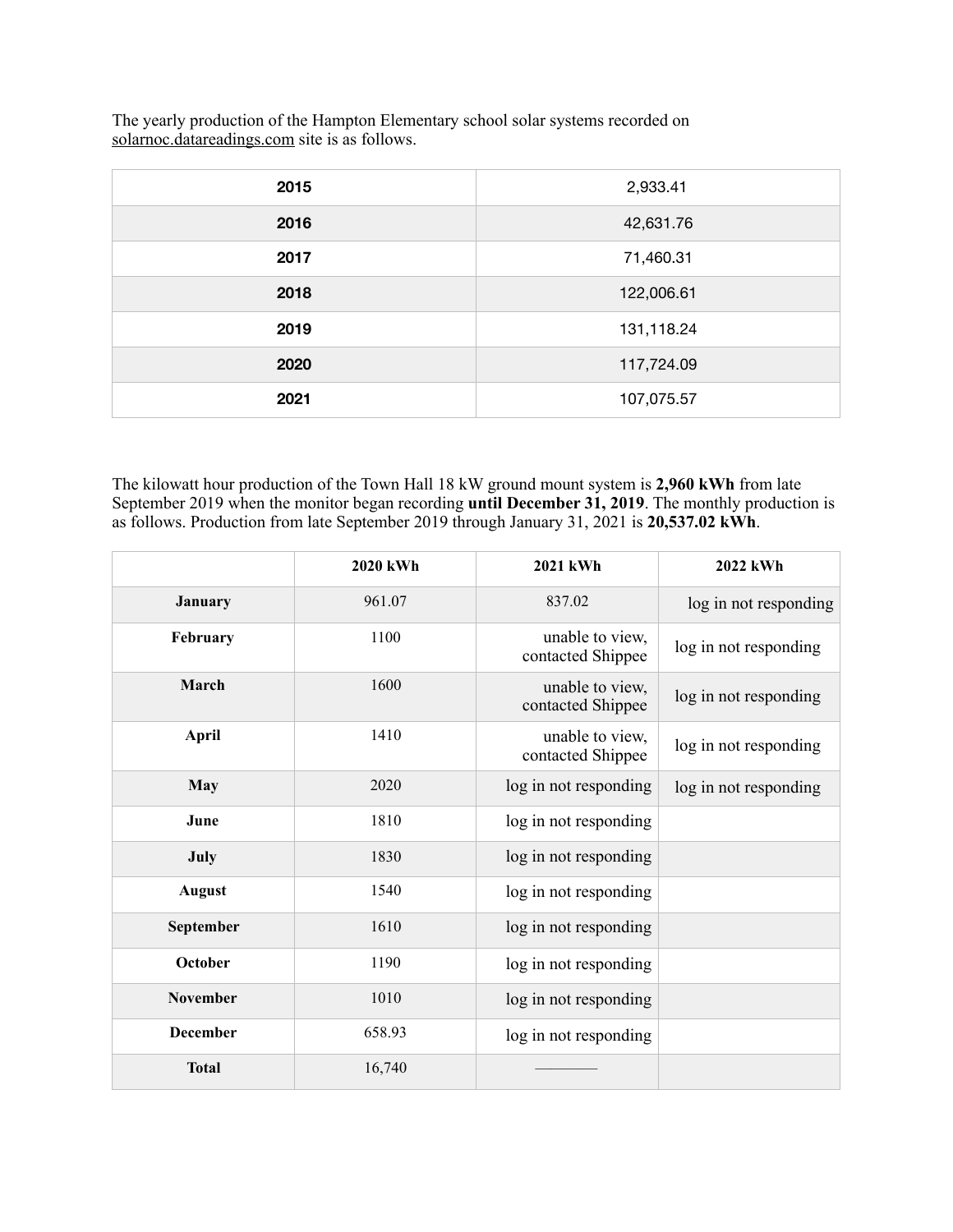**Come and learn a Master Composter's Secret Recipe for the easiest, lowmaintenance, composing recipe.**



## **Thursday, June 9, 7 pm Hampton Town Hall - Downstairs**

Food and yard wastes can easily be turned into a nourishing and valuable soil amendment. Discover the drivers of the decomposition process, find out how to troubleshoot and avoid problems, and become aware of the many benefits of compost. Compost, or 'black gold', is revered by gardeners for how it enriches the soil, also reduces wastes sent to landfills or incinerators as well as reduces carbon dioxide (CO2) and other powerful greenhouse gases. All that and it's easy and free.

**Presented by Join Alastair Ong, Esq. a certified UConn Master Composter, who has been composting in his small NYC apartment for 25 years. Admission is free.**

**Sponsored by Hampton Green Energy Committee. For more info call 860 604-4846**